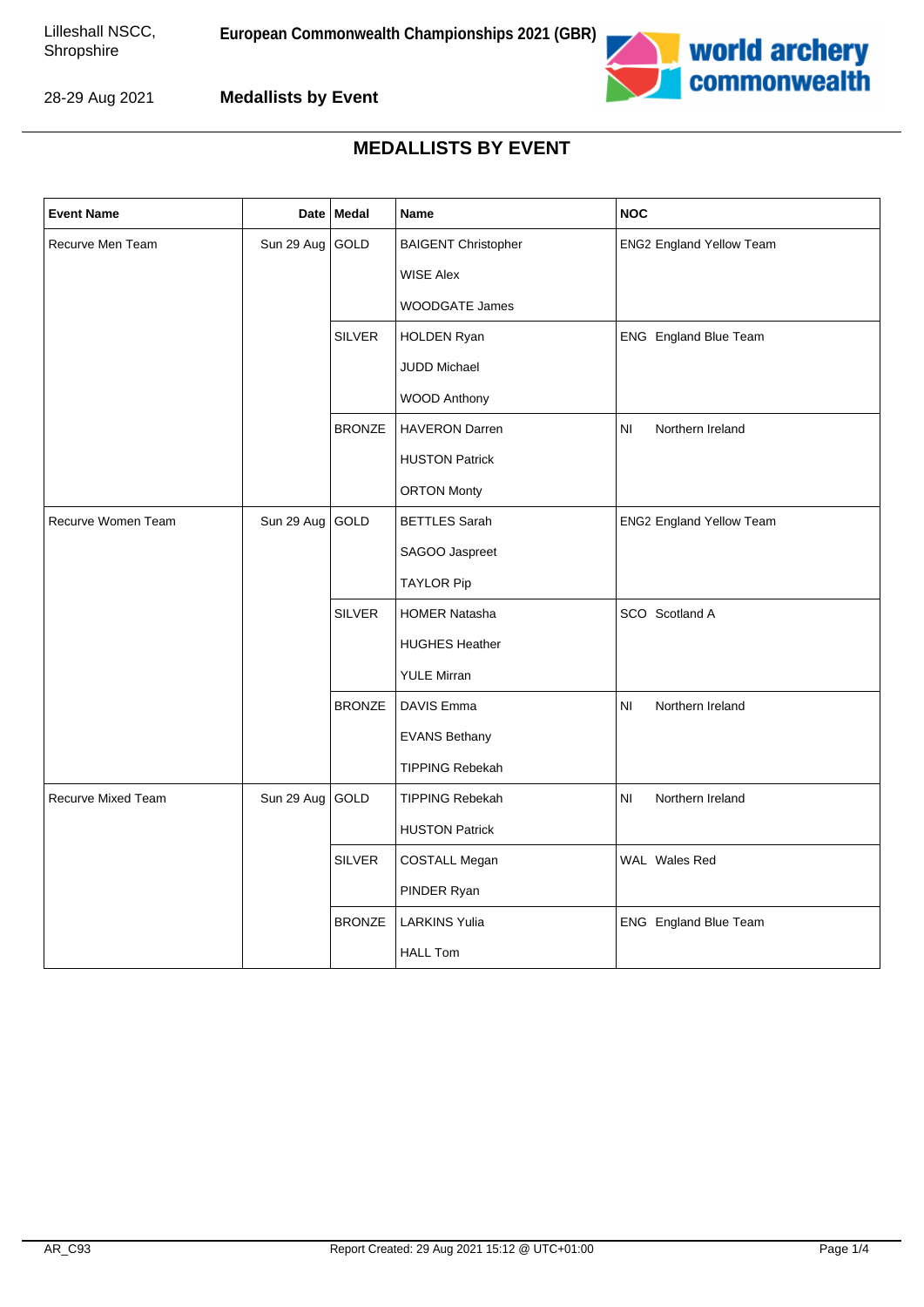

**Medallists by Event**

| <b>Event Name</b>         |                 | Date Medal    | Name                      | <b>NOC</b>                      |
|---------------------------|-----------------|---------------|---------------------------|---------------------------------|
| Compound Men Team         | Sun 29 Aug GOLD |               | CARPENTER Adam            | ENG2 England Yellow Team        |
|                           |                 |               | <b>MASON James</b>        |                                 |
|                           |                 |               | RAVENSCROFT Adam          |                                 |
|                           |                 | <b>SILVER</b> | <b>BECKETT James</b>      | ENG England Blue Team           |
|                           |                 |               | <b>BROOKS Andrew</b>      |                                 |
|                           |                 |               | <b>RICHARDS Carl</b>      |                                 |
|                           |                 | <b>BRONZE</b> | <b>HARPER Rhys</b>        | WAL Wales Red                   |
|                           |                 |               | PINDER Paul               |                                 |
|                           |                 |               | PLATT Callum              |                                 |
| Compound Women Team       | Sun 29 Aug GOLD |               | <b>ANNISON Layla</b>      | <b>ENG2 England Yellow Team</b> |
|                           |                 |               | <b>CARPENTER Isabelle</b> |                                 |
|                           |                 |               | <b>GIBSON Ella</b>        |                                 |
|                           |                 | <b>SILVER</b> | <b>CORLESS Susan</b>      | ENG England Blue Team           |
|                           |                 |               | <b>FOSTER Lizzie</b>      |                                 |
|                           |                 |               | <b>LOADER Vicky</b>       |                                 |
|                           |                 | <b>BRONZE</b> | <b>BARBY Victoria</b>     | SCO Scotland A                  |
|                           |                 |               | <b>CLASON Stephanie</b>   |                                 |
|                           |                 |               | <b>MARTEL Beth</b>        |                                 |
| Compound Mixed Team       | Sun 29 Aug GOLD |               | <b>BRYAN Jenny</b>        | ENG England Blue Team           |
|                           |                 |               | SCOTT Simon               |                                 |
|                           |                 | <b>SILVER</b> | FLANAGAN Victoria         | WAL Wales Red                   |
|                           |                 |               | PLATT Callum              |                                 |
|                           |                 | <b>BRONZE</b> | <b>MARTEL Beth</b>        | SCO Scotland A                  |
|                           |                 |               | <b>DUNCANSON Kevin</b>    |                                 |
| <b>Barebow Mixed Team</b> | Sun 29 Aug GOLD |               | <b>BANNISTER Imogen</b>   | ENG2 England Yellow Team        |
|                           |                 |               | <b>HEATHCOTE Richard</b>  |                                 |
|                           |                 | <b>SILVER</b> | <b>ALLAN Colin</b>        | <b>CSB</b> Celtic Soul Brothers |
|                           |                 |               | COOKE Darren              |                                 |
|                           |                 | <b>BRONZE</b> | <b>BROWN Helen</b>        | ENG England Blue Team           |
|                           |                 |               | <b>STRINGER Brett</b>     |                                 |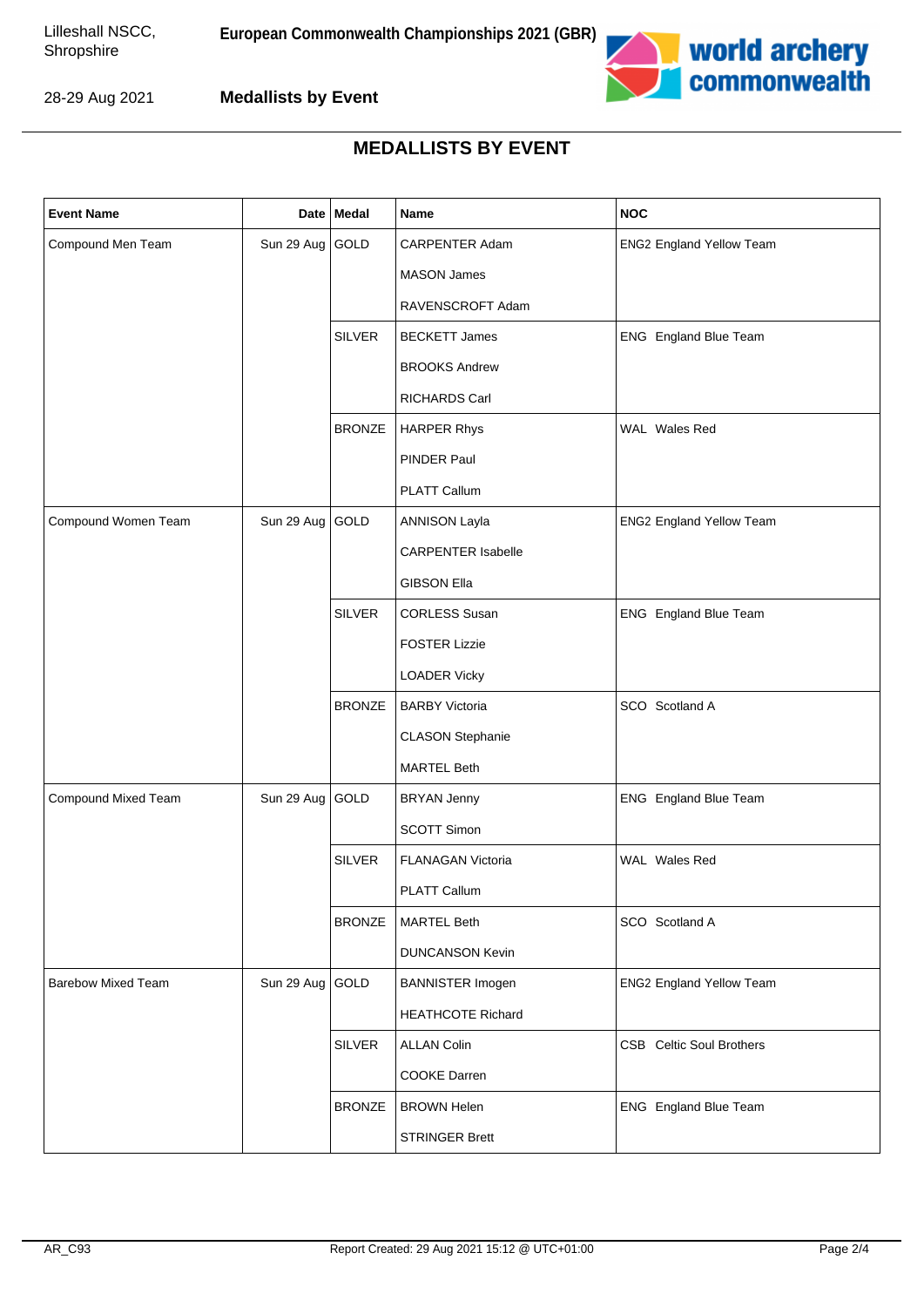

**Medallists by Event**

| <b>Event Name</b>    |                   | Date   Medal  | <b>Name</b>               | <b>NOC</b>                      |
|----------------------|-------------------|---------------|---------------------------|---------------------------------|
| <b>Recurve Men</b>   | Sun 29 Aug GOLD   |               | <b>WOODGATE James</b>     | <b>ENG2 England Yellow Team</b> |
|                      |                   | <b>SILVER</b> | <b>HUSTON Patrick</b>     | <b>NI</b><br>Northern Ireland   |
|                      |                   | <b>BRONZE</b> | <b>HALL Tom</b>           | ENG England Blue Team           |
| Recurve Women        | Sun 29 Aug   GOLD |               | PITMAN Bryony             | <b>ENG2 England Yellow Team</b> |
|                      |                   | <b>SILVER</b> | SAGOO Jaspreet            | <b>ENG2 England Yellow Team</b> |
|                      |                   | <b>BRONZE</b> | <b>BETTLES</b> Sarah      | <b>ENG2 England Yellow Team</b> |
| Compound Men         | Sun 29 Aug        | GOLD          | <b>MASON James</b>        | <b>ENG2 England Yellow Team</b> |
|                      |                   | <b>SILVER</b> | RAVENSCROFT Adam          | <b>ENG2 England Yellow Team</b> |
|                      |                   | <b>BRONZE</b> | <b>CARPENTER Adam</b>     | <b>ENG2 England Yellow Team</b> |
| Compound Women       | Sun 29 Aug        | GOLD          | <b>GIBSON Ella</b>        | <b>ENG2 England Yellow Team</b> |
|                      |                   | <b>SILVER</b> | <b>CARPENTER Isabelle</b> | <b>ENG2 England Yellow Team</b> |
|                      |                   | <b>BRONZE</b> | <b>ANNISON Layla</b>      | <b>ENG2 England Yellow Team</b> |
| Barebow Men          | Sun 29 Aug   GOLD |               | <b>HEATHCOTE Richard</b>  | <b>ENG2 England Yellow Team</b> |
|                      |                   | <b>SILVER</b> | <b>STRINGER Brett</b>     | ENG England Blue Team           |
|                      |                   | <b>BRONZE</b> | <b>COOKE Darren</b>       | <b>CSB</b> Celtic Soul Brothers |
| <b>Barebow Women</b> | Sun 29 Aug GOLD   |               | <b>BANNISTER Imogen</b>   | <b>ENG2 England Yellow Team</b> |
|                      |                   | <b>SILVER</b> | <b>BROWN Helen</b>        | ENG England Blue Team           |
|                      |                   | <b>BRONZE</b> | <b>SLEIGHT Lesley</b>     | Isle Of Man<br><b>IOM</b>       |